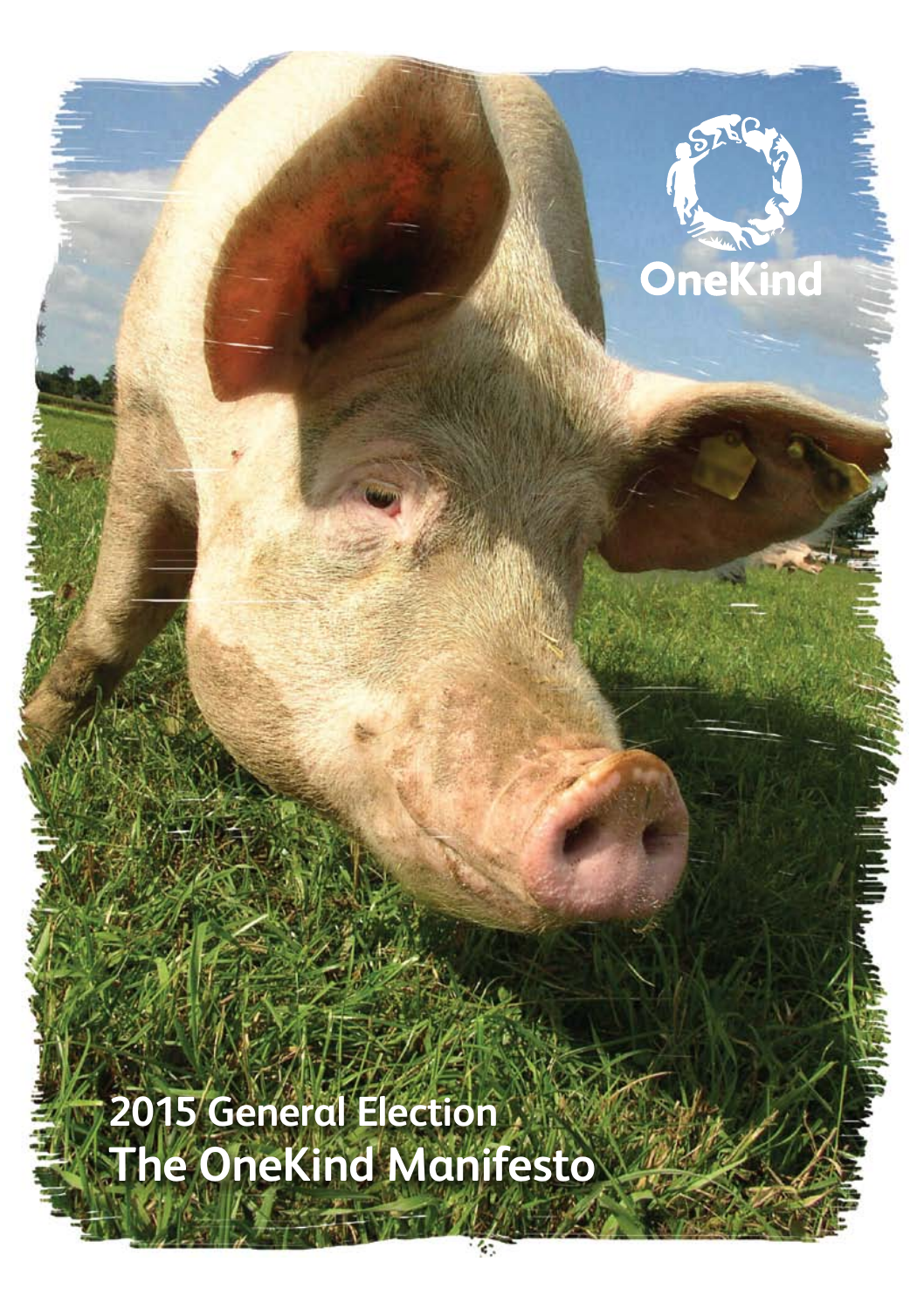### **A message from our Chief Executive**

OneKind, formerly known as Advocates for Animals, is a UK animal protection charity based in Edinburgh, working to end animal suffering through campaigns, research and education.

We know that animal welfare is an issue of significant importance to the UK electorate, being the fourth most popular 'cause' for charity donations as well as one which many people regularly contact their MP about.

Despite seeing significant progress in recent years, with laws being introduced specifically to protect animals from harm, it seems that many of us have lost our instinctive, natural connection with



animals. There is still so much we can do which would recognise the sentient nature of animals and make the world a better and safer place for our non-human companions.

Thank you for taking time to read our manifesto. At OneKind, we are committed to working with all to encourage change which can most effectively benefit animals and make the 2015 General Election count.

**John Brady, Chief Executive**

#### **Contents**

- **Introduction and recommendations 3**
- **Animals kept as pets and the pet trade 4**
- **Welfare of Wild Animals 6**
- **Animals used in experiments 8**
- **Animals used in food production 10**
- **Animals used for entertainment 11**

#### **Contact us**

10 Queensferry Street, Edinburgh EH2 4PG

0131 225 6039 policy@onekind.org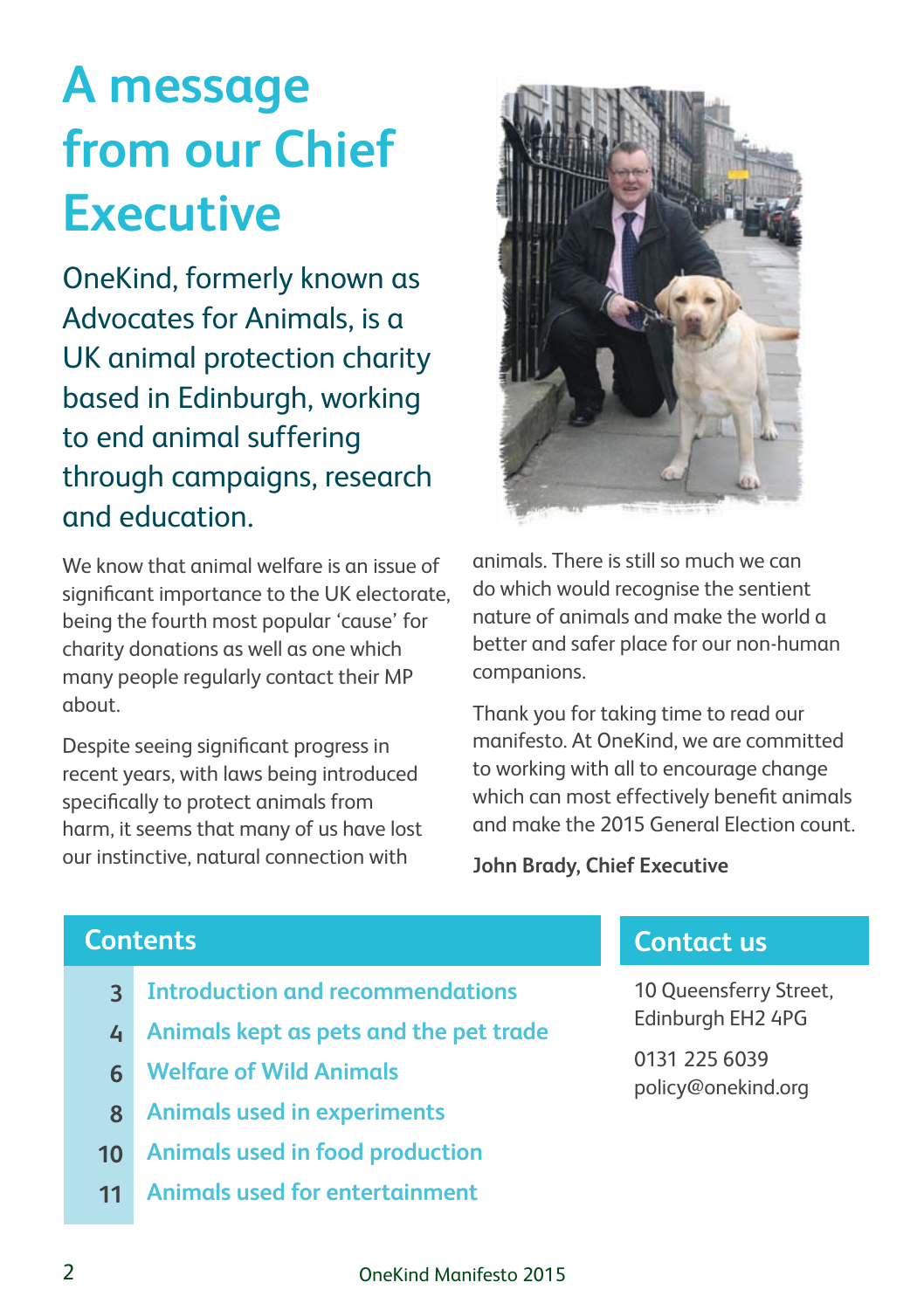

### **Introduction and recommendations**

Ultimately, attitudes need to change so that animals are appreciated, respected and celebrated for what they are – different from us, but just as valuable in their own right.

OneKind believes in and promotes the scientific concept of animal sentience, which means that non-human animals have a level of awareness and the ability to feel and suffer in ways that are comparable, if not identical, to ours. Naturally, the extent to which this resembles human awareness and feelings varies from species to species - but in principle, we believe that all animals with similar physiology, biology and nervous systems should be treated as equally sentient.

Compassion, respect and protection of animals must be the responsibility of everyone. Parliament can make a huge

difference by setting a clear agenda to prioritise the welfare and protection of animals.

The OneKind Manifesto hopes to influence and encourage policy makers towards an agenda which recognises the importance of animal welfare by making recommendations in five key areas. These include:

- • Animals kept as pets and the pet trade
- • Welfare of animals in the wild
- • Animals used in experiments
- Animals used in food production
- Animals used for entertainment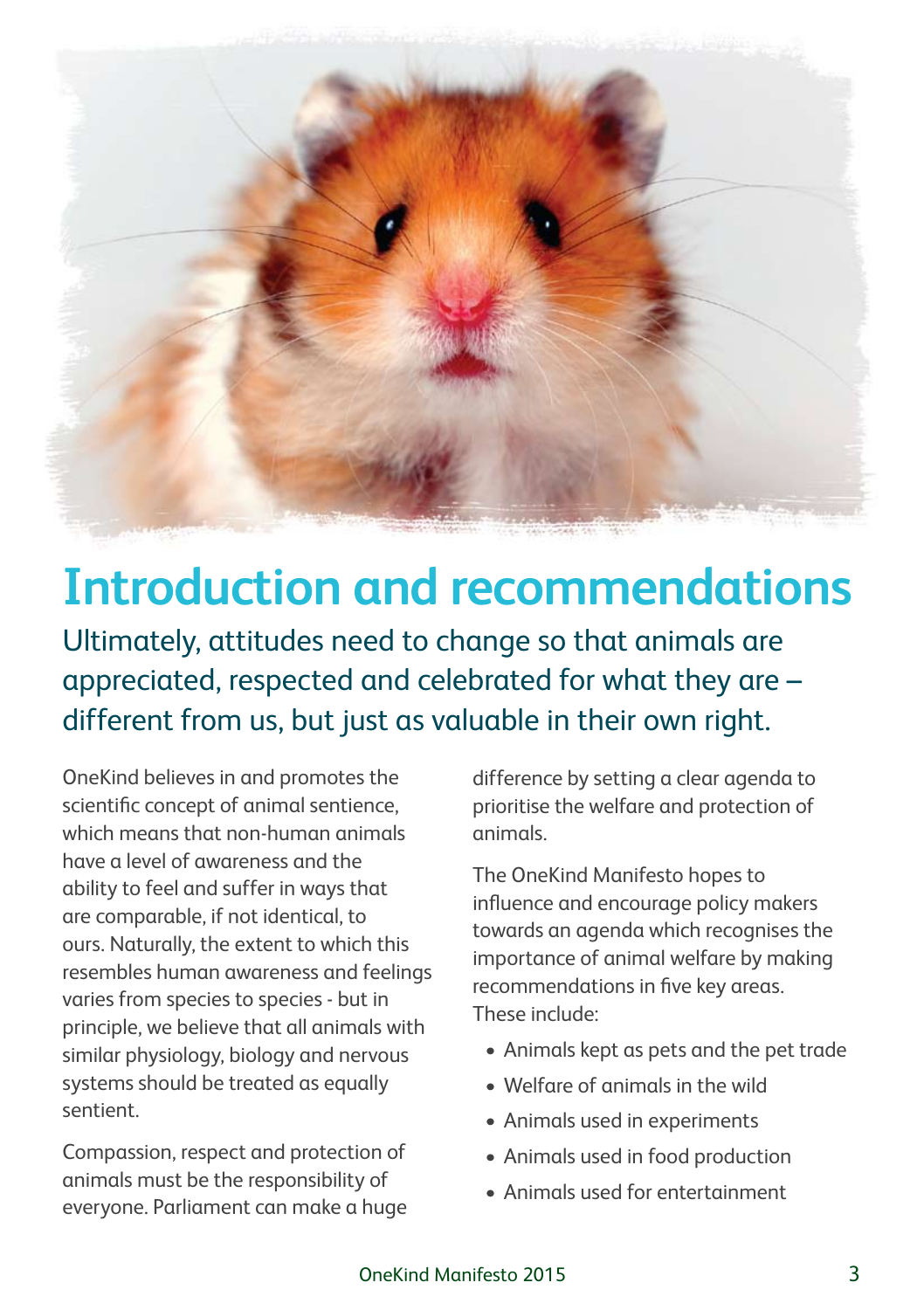

### **Animals kept as pets and the pet trade**

#### OneKind supports the keeping of certain species of domestic animals as pets.

However we strongly believe that both citizens and legislators have an obligation to provide the best possible welfare standards for animals whenever they are bred, reared, traded or kept.

Pet trading in the UK has grown exponentially in recent years, with the surge in online pet sales contributing to a pet vending industry which is now simply too large and woefully unregulated. This has had severe consequences not only for animal welfare but also for consumer protection.

OneKind believes all pet vending legislation is urgently in need of review to safeguard and improve the welfare of animals.

#### **Improved protection for all animals being traded**

There is a need to improve protection for all animals being traded or privately kept as pets, whatever their species. While many commercial and private breeders care well for their animals and aim to ensure that they are sold to appropriate homes, others do not. Examples of these problems can be seen in puppy farms, the intensive rearing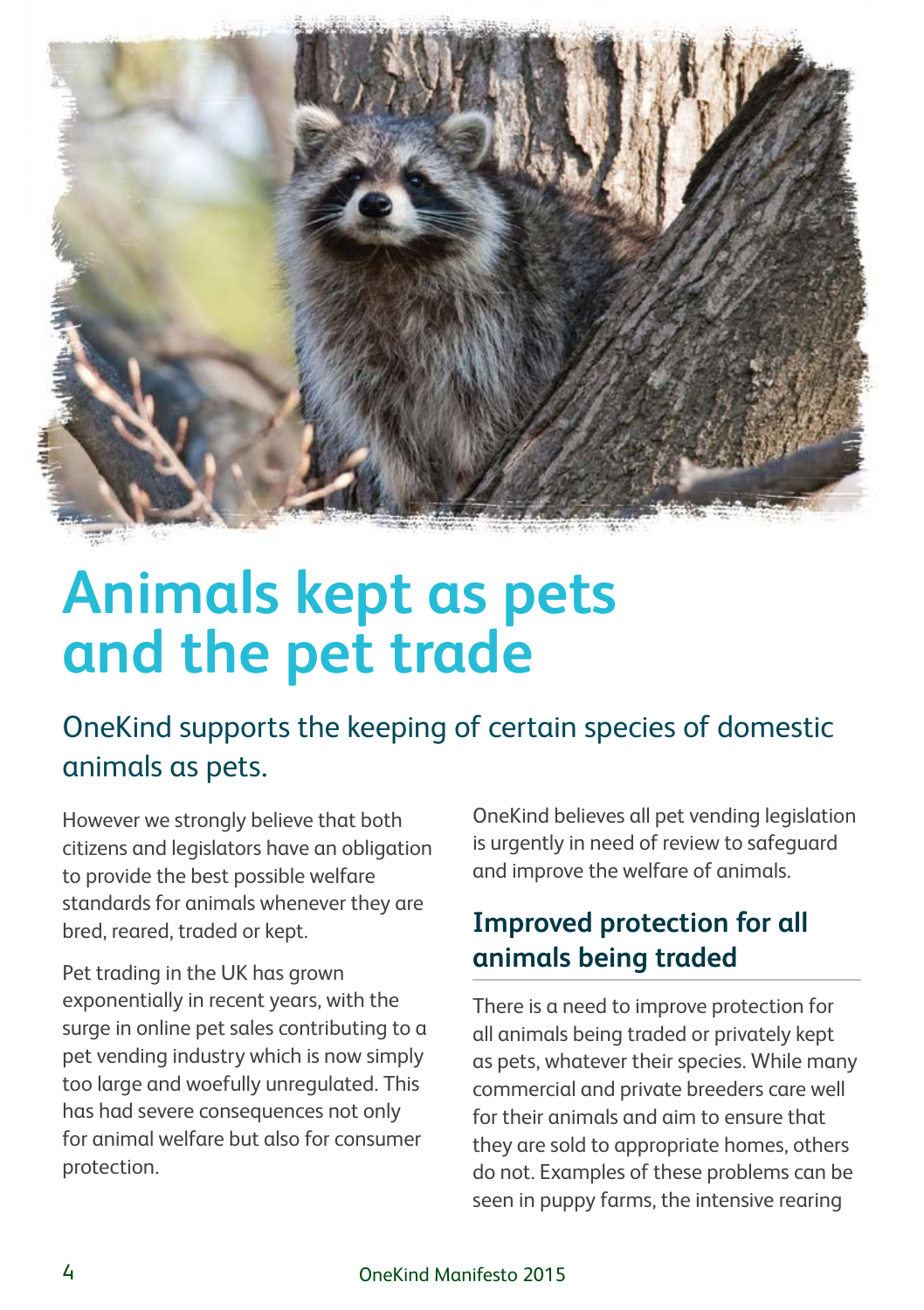of hamsters, guinea pigs and other small 'furries', the sale of rabbits in pet shops, and in the provision of poor care advice – or none at all – to purchasers.

#### **Trading and private keeping of exotic or 'wild' pets**

There is a need to address the trading and private keeping of exotic or 'wild' pets, for reasons of animal welfare, public health and protection of biodiversity at home and abroad. The number of species should be reduced to those that can safely be kept without causing harm in any of those areas, and this should be done by adopting a 'positive list' system.

The positive list system identifies those animals that are suitable for private keeping as pets, and prohibits or stringently licenses the keeping of all other types. Reducing the types of non-domesticated

birds, mammals, fish and reptiles that may be kept privately would not prevent people from owning interesting animals but would take the most vulnerable or potentially risky species out of circulation.

#### **Key recommendations:**

The Pet Animals Act 1951 must be updated so that it effectively regulates retail and wholesale suppliers and internet sales.

Legislation is required to introduce a 'positive list' approach to the keeping of exotic species with a view to reducing the number and types of non-domesticated birds, mammals, fish, reptiles and amphibians in private keeping.

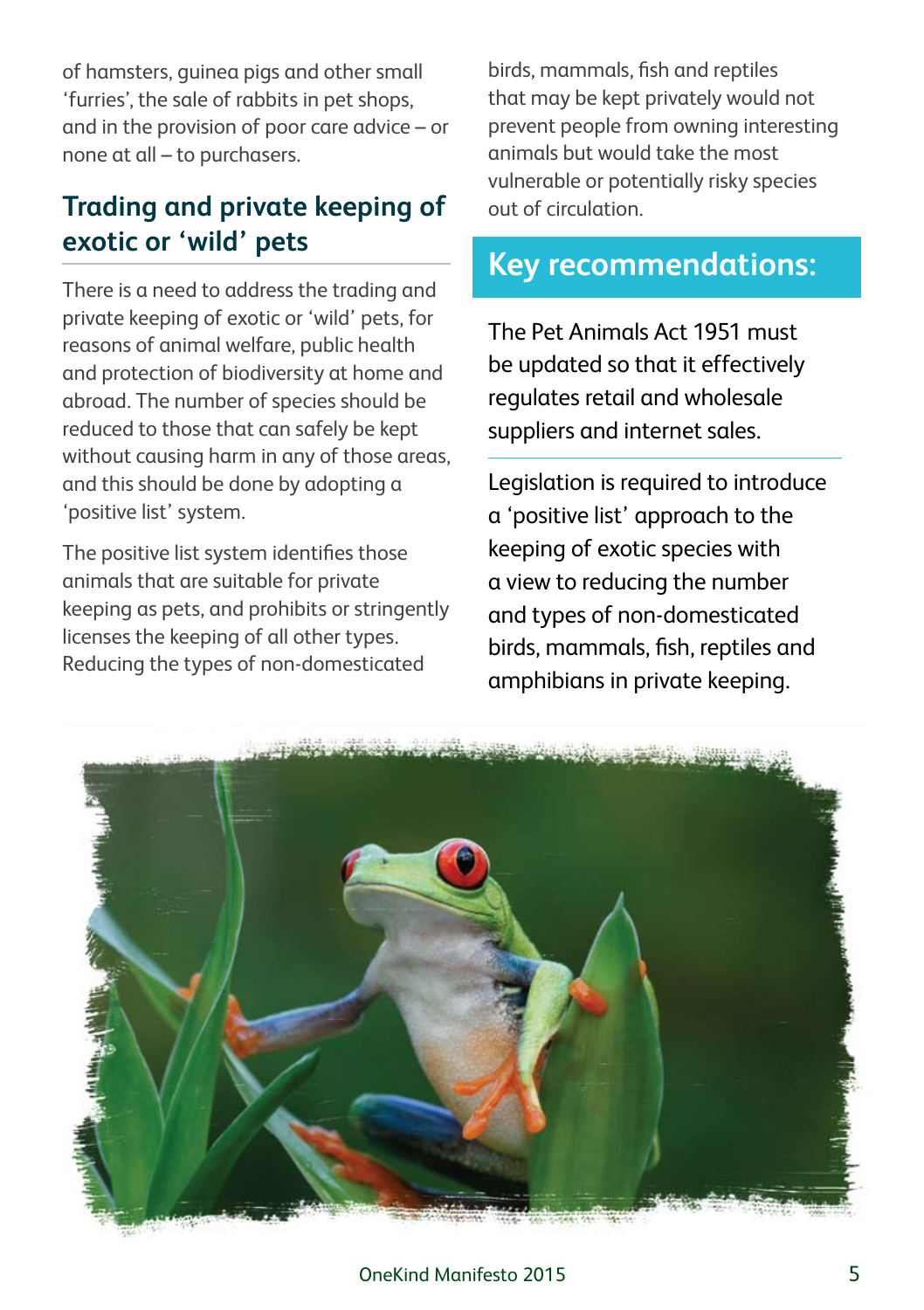

## **Welfare of wild animals**

Wild animals in the UK are as vulnerable and as capable of suffering as farmed animals and pets.

#### **Comprehensive review of wildlife legislation**

England and Wales are lagging behind Scotland in terms of wildlife and natural environment legislation. The Law Commission has provisionally proposed a single wildlife statute dealing with speciesspecific provisions for wildlife conservation, protection, exploitation and control, and this would allow for a more up-to-date, coherent and enforceable framework for wild animal protection. OneKind hopes that the incoming administration will progress this as a matter of urgency.

#### **Wild Animal Welfare Committee**

OneKind recommends the creation of a Wild Animal Welfare Committee with a remit similar to the former Farm Animal Welfare Council – to provide independent recommendations and advice on legislative changes to improve protection for freeliving wild animals. In September 2014, OneKind was involved in developing an independent committee of experts who have pledged to initiate this work in advance of government recognition.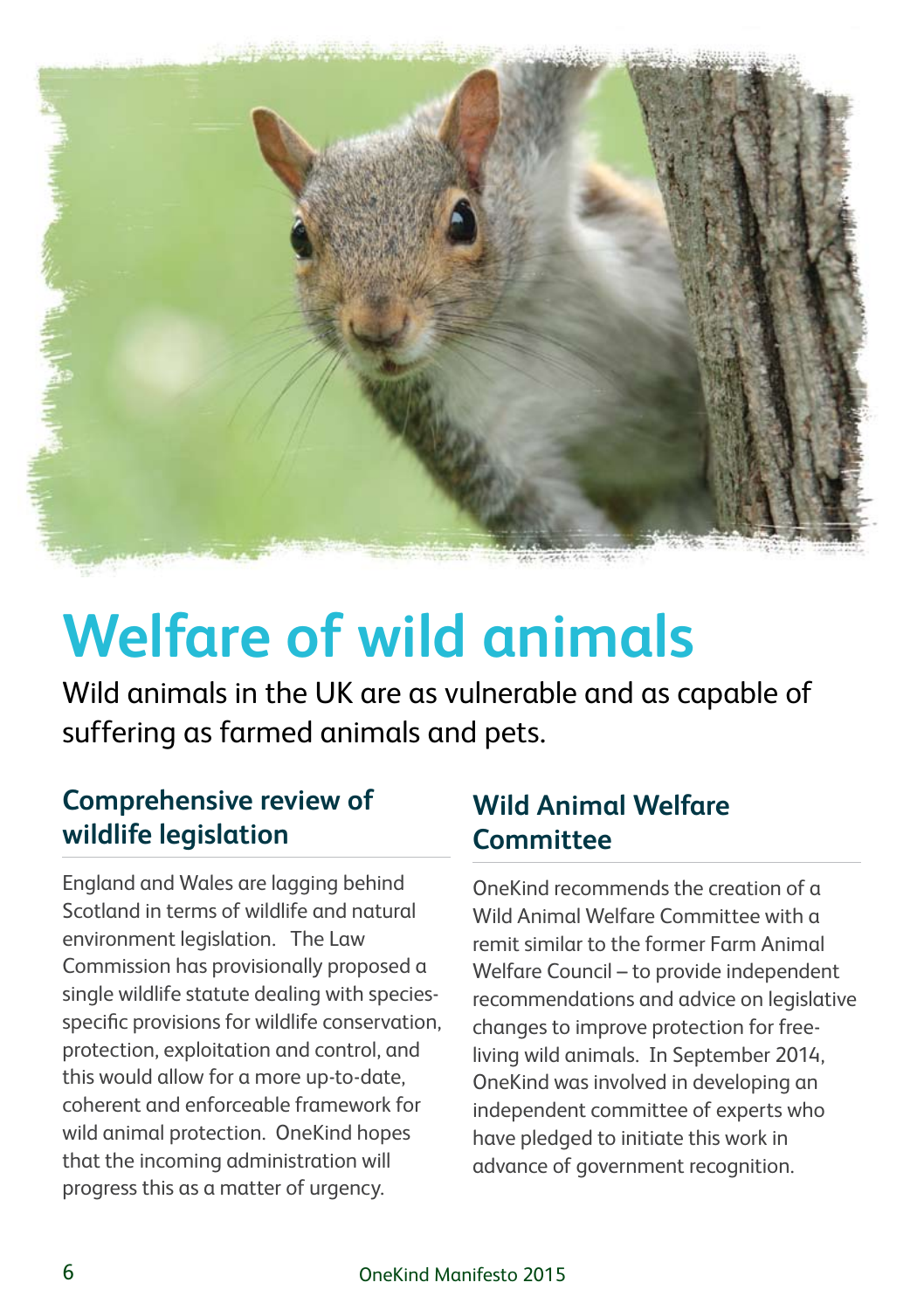#### **Ban snaring**

In March 2012 DEFRA published a report into the extent of use and humaneness of snaring in England and Wales. The report gave a strong indication that snares inflict suffering on the animals which they trap and that a snare is indiscriminate, often catching non target species. Since the report was published there have been no steps taken to address this serious animal welfare concern. OneKind is calling on the Government to consult on the future of snaring as soon as possible and for the consultation to include the option to ban snares.

#### **Science-led solution to Bovine TB**

OneKind is calling on the Government to abandon the badger cull in favour of a science-led programme of vaccination. Independent scientific advice has shown that killing badgers is not a solution to bovine TB and the safety, efficacy and humaneness of the culling operations have been called into question by the Government's own independent expert panel. Vaccination of both badgers and cattle is a far more sustainable solution.

#### **No return to fox hunting**

It is inconceivable that Parliament could countenance a return to the days when chasing and killing a sentient mammal was legal, and even worse, a sport. The Hunting Act 2004 must be supported and upheld. Polling by Ipsos  $MORI<sup>1</sup>$  in 2013 shows that 80 per cent of the public think that fox hunting should not be made legal again, while 85 and 87 per cent think deer hunting and hare hunting and coursing should remain illegal.



#### **Key recommendations**

Modernise wildlife legislation.

Build on existing initiatives to establish a Wild Animal Welfare Committee.

Ban the manufacture, sale, possession and use of all snares.

End the badger cull in favour of a programme of vaccination.

Uphold the Hunting Act 2004 and encourage more stringent enforcement.

<sup>1</sup> Ipsos MORI hunting poll 2013 http://www.ipsos-mori. com/Assets/Docs/Polls/Hunting2013\_web.PDF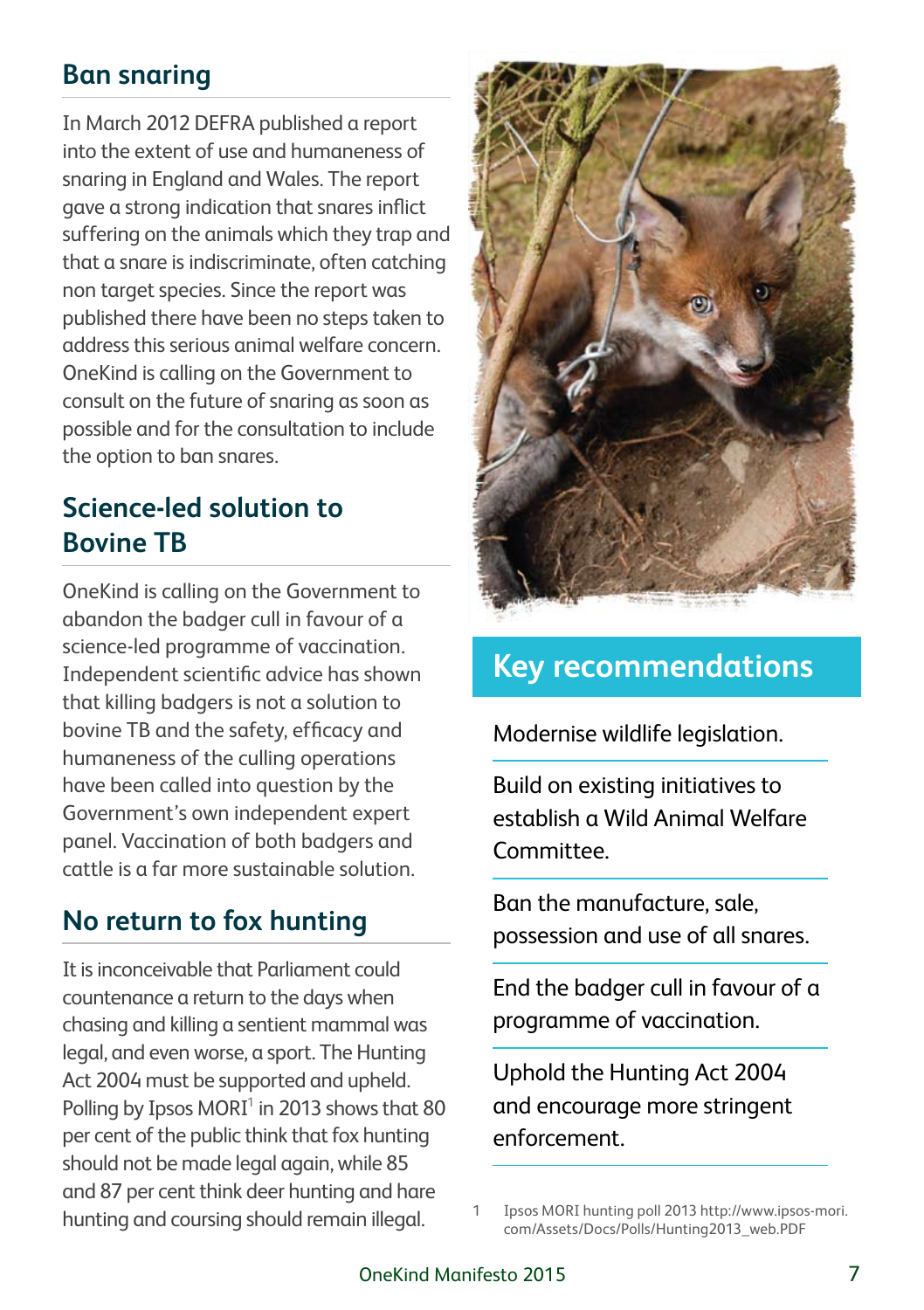

# **Animals used in experiments**

In 2013, 4.12 million scientific procedures using live animals were started in Great Britain.

While it is illegal to cause pain and suffering to animals kept as pets, legal experimentation almost invariably involves subjecting sentient animals to physical and/or mental pain or distress. Additional factors such as transportation, handling, confinement, environmental deprivation, isolation and over-crowding can also cause suffering and have negative consequences on animal welfare.

#### **Support for replacement**

The principle of replacing animals with non-animal techniques is the most important of the Three Rs – reduction, replacement and refinement – that inform

both UK and European legislation and provide opportunities substantially to reduce animal suffering. Streamlining the validation of new methods would make an essential contribution to this.

#### **Transparency on testing**

While the publication of annual statistics and a Home Office inspectorate report give an insight into the scale of animal use in British laboratories, it remains extremely difficult for researchers to tease out the true nature of the procedures, due to the secrecy provision within the Animals (Scientific Procedures) Act 1986. Section 24 of the Act makes it a criminal offence to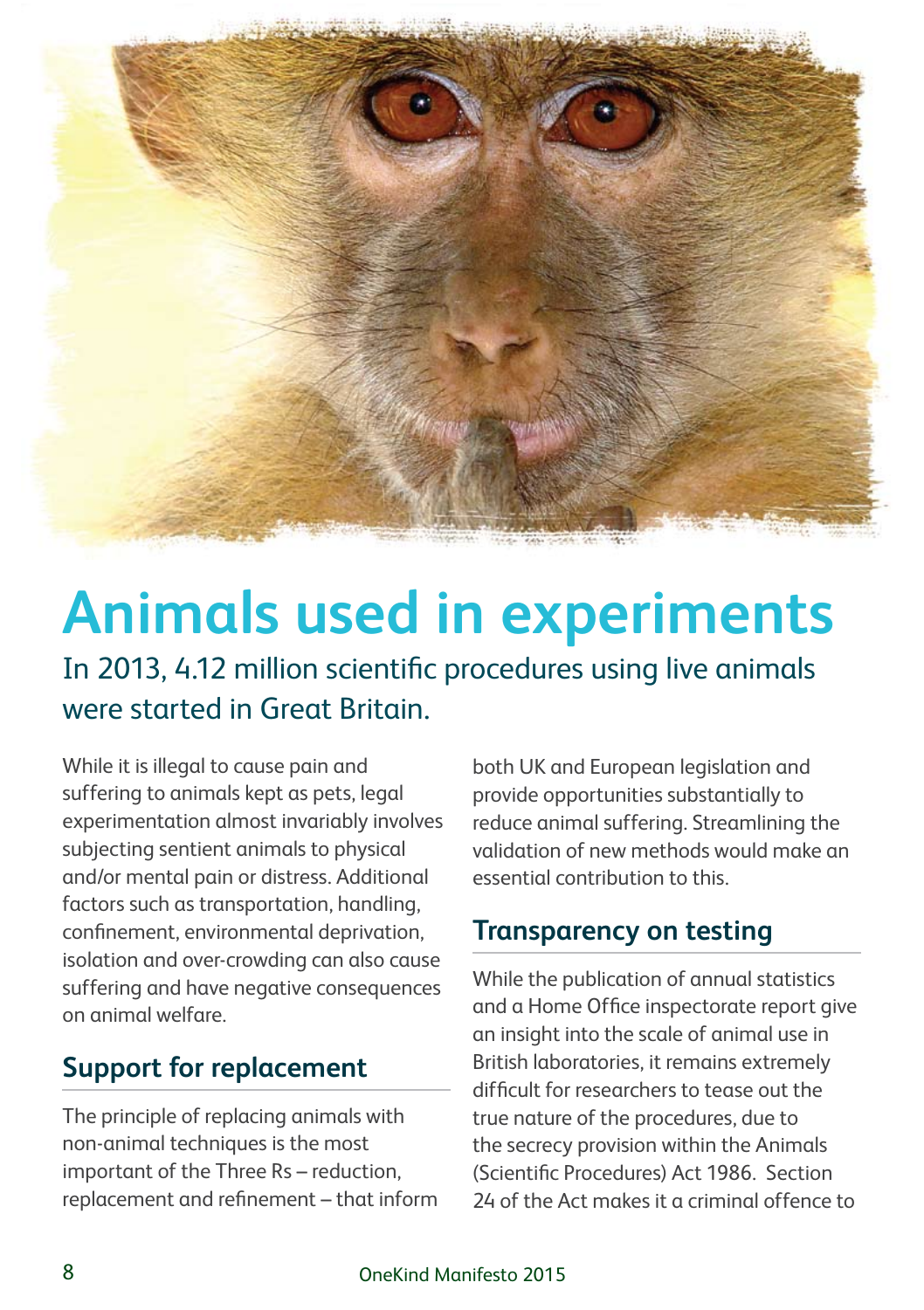disclose confidential information and even acts as a bar to sharing "good practice" among laboratories.

The Home Office consulted in 2014 on the options for repealing or amending s.24 legislation. If the Government does not meet its commitment to legislate before the election, or fails to deliver a full repeal of this unnecessary layer of secrecy, OneKind will seek urgent action by the incoming administration.

#### **Household product testing**

The UK public spends millions of pounds a year on household products. Cruelty-free companies have shown it is possible to make safe household products without testing on animals, using computer models, tests with cells, population research, or existing data from related ingredients.

Yet for decades, rabbits, hamsters, rats and mice have traditionally been injected, gassed, force-fed and killed to test the ingredients of everyday household products such as washing up liquid, air fresheners and dishwasher tablets. "Finished product" testing has dwindled to zero in the UK, but hundreds of ingredients could still, potentially, be tested on animals in British labs – and due to the secrecy surrounding experiments it is impossible to establish the extent and nature of this testing.

The current Government has committed to ending animal testing for household products before the General Election in May 2015. However, the issue of ingredients has not been resolved. OneKind believes the promised ban will be meaningless if it only covers finished product testing.



#### **Key recommendations**

Support, promote and invest in replacement as the most important of the Three Rs.

Encourage data-sharing.

Streamline validation of alternatives.

Full repeal of section 24 of the Animals (Scientific Procedures) Act 1986.

Comprehensive ban on the testing of household products and their ingredients on animals.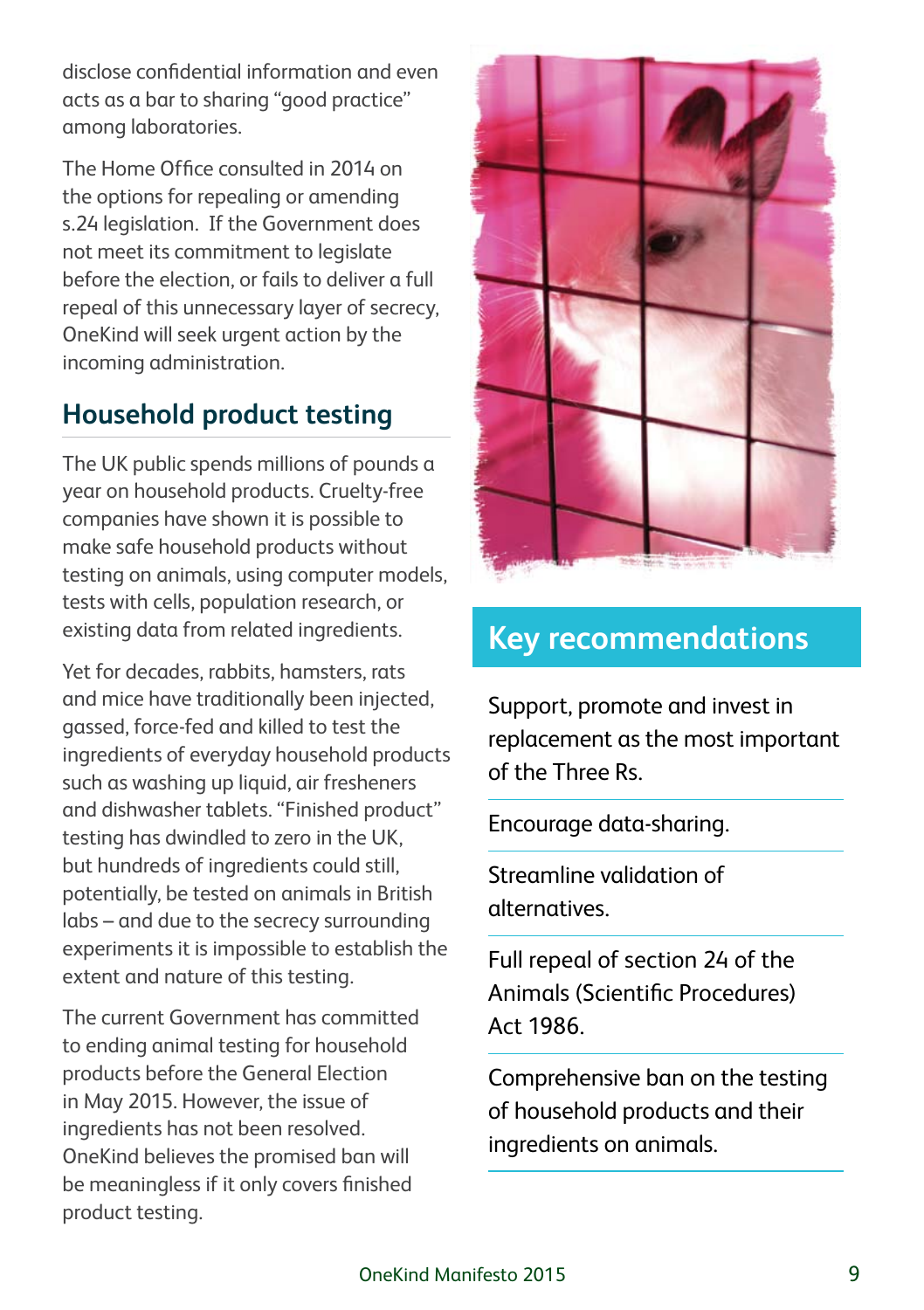# **Animals used in food production**

All farmed animals must be given a 'life worth living' and as many as possible should have a 'good life'.

#### **Factory farming**

Much industrial livestock production in the UK today is characterised by the use of systems where animals are confined in cages or narrow crates, or kept in overcrowded barren conditions. Animals are bred for fast growth rates for high yields. Many are subjected to painful mutilations such as tail-docking or beak-trimming.

#### **Antibiotics**

Just under half of all the antibiotics used in the UK are given to farm animals for treating or preventing the diseases caused by intensive farming, to keep them going in conditions that can be squalid, overcrowded, and stressful. This leads to the development of antimicrobial resistance, which can then pass to humans and is recognised as a

developing health crisis. The UK urgently needs to take action to ban or phase out the routine preventative use of antibiotics on farms.

#### **Key recommendations:**

An end to painful mutilations.

End the routine use of antibiotics on farms.

Positive standards to ensure a 'life worth living' for farmed animals and a 'good life' for as many as possible.

**Other issues we would like to see addressed:** 

- • Journey times to slaughter capped at eight hours to reduce the pain, stress, exhaustion and dehydration.
- A legal requirement for the use of closed circuit television cameras in approved slaughterhouses.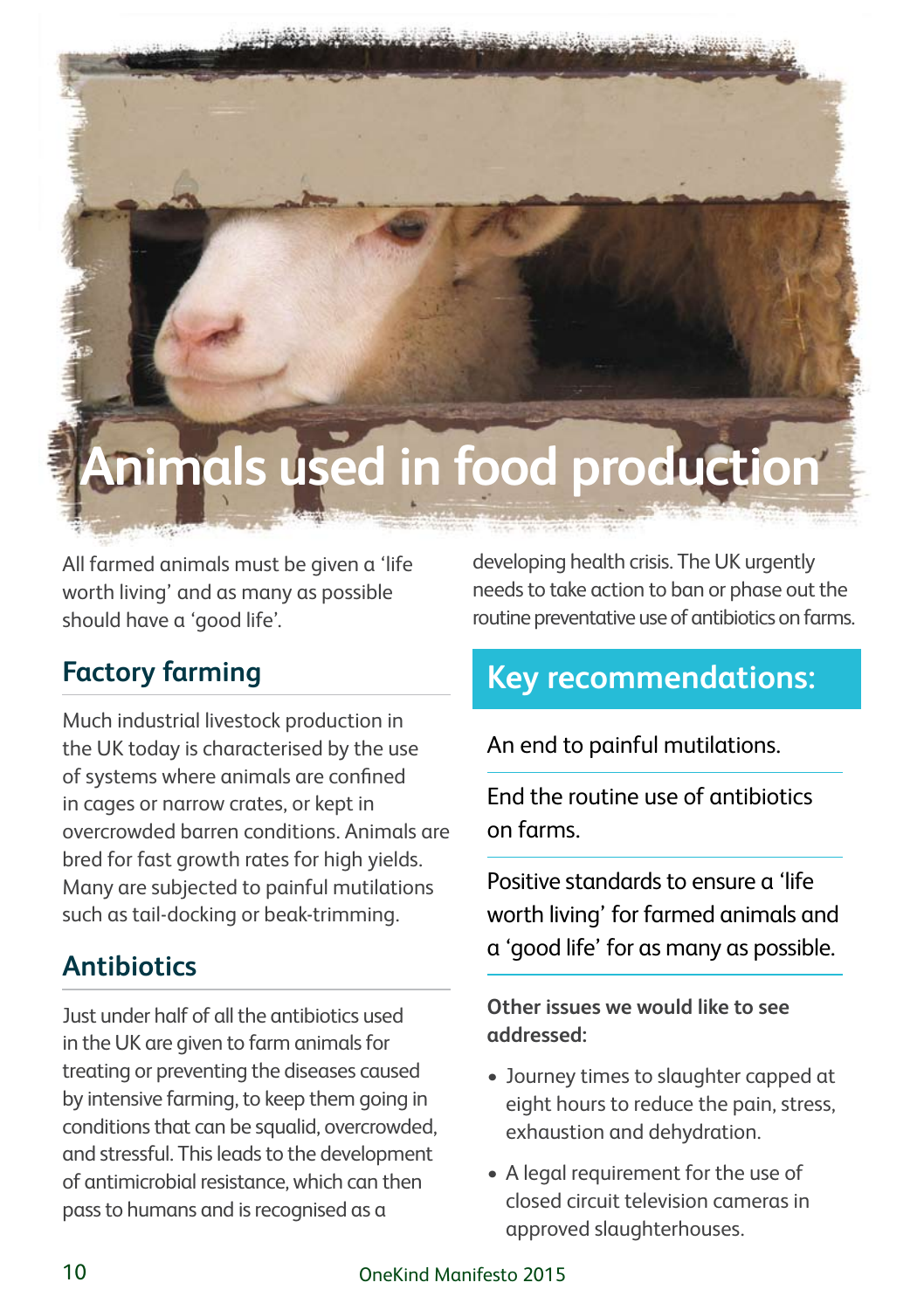

# **Animals used for entertainment**

#### **Animals in circuses**

Two travelling circuses are currently licensed to use wild animals, including lions, tigers and zebras, in England and both are regularly on tour. Successive legislative initiatives aimed at ending the outdated and unnatural use of wild animals in circuses have been dropped or blocked. OneKind is calling for a firm commitment to ensure that legislation is supported and passed without further delay.

#### the requirement for ensuring that the animals are kept in suitable conditions with high husbandry standards.

Under current legislation, zoos do not have to be inspected every year. OneKind believes that zoos should be visited by an independent inspector every year, as welfare conditions at any establishment can deteriorate rapidly and animals may be left in unacceptable welfare conditions for long periods if inspections are less frequent.

#### **Zoos**

OneKind believes that there is no good reason to keep wild animals captive in zoos. As long as animals are kept in zoos, OneKind wants government to ensure that local authorities are properly enforcing the EU Zoos Directive 1999/22/EC, particularly

#### **Key recommendations**

Support for Bill to stop animals being exploited in British circuses.

Improve zoo inspection regime.